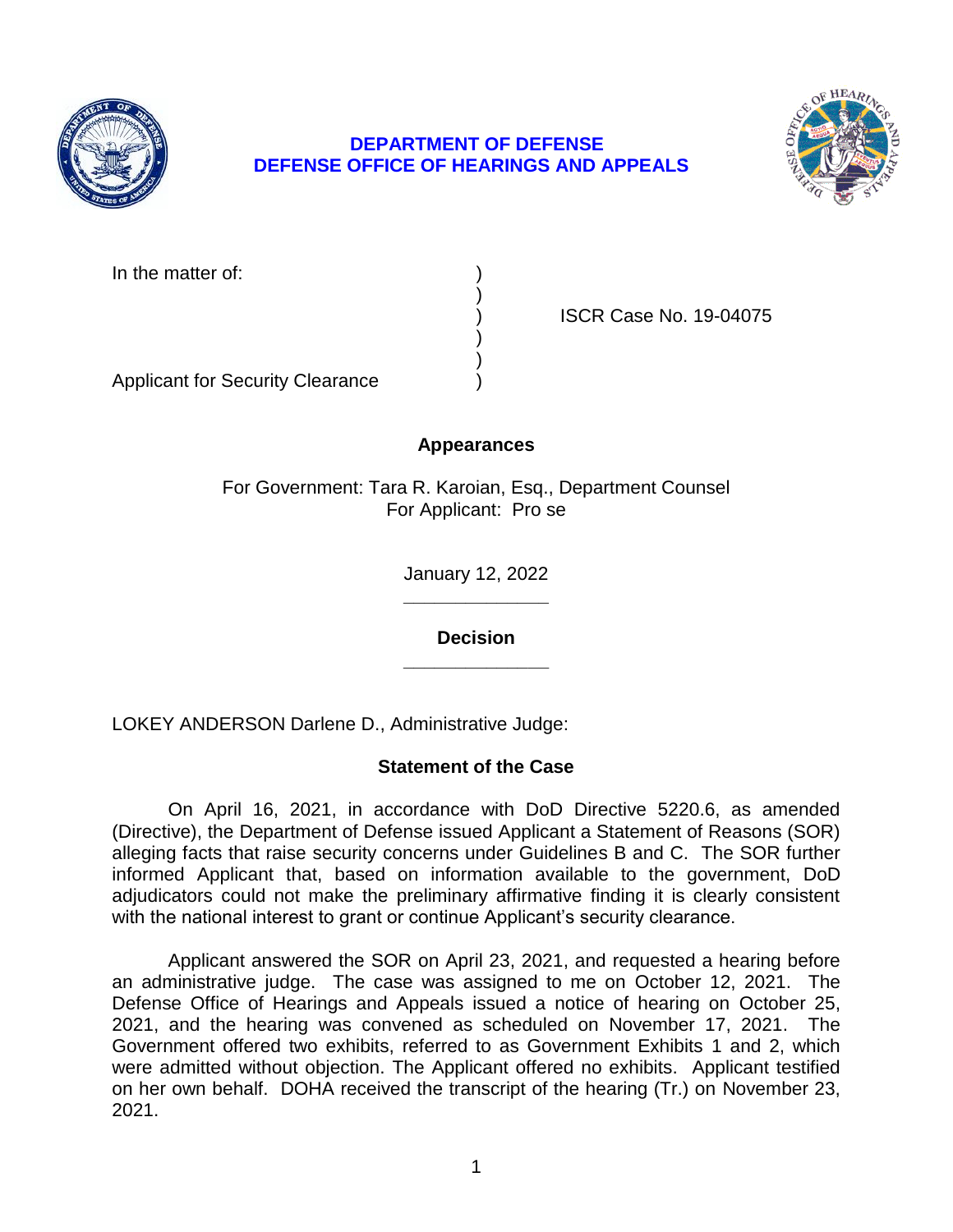#### **Motion to Amend**

 Department Counsel made a motion to amend the Statement of Reasons dated April 16, 2021, to include three additional allegations under Guideline B, specifically allegations 1.e., 1.f., and 1.g. The proposed amendments were as follows: Allegation 1.e., "Your husband is a citizen of Turkey." Allegation 1.f., "Your mother-in-law is a citizen of and resident of Turkey." Allegation 1.g., "You maintain contact with friends and former colleagues who are currently employed with Turkish Aerospace Industries in various roles working on projects for the Turkish military." Applicant had no objection to amendments were made. (Tr. p. 101.) the above amendments. (Tr. p. 100.) Accordingly, the motion was granted and the

#### **Procedural Rulings**

 The Government requested I take administrative notice of certain facts relating to the country of Turkey. Department Counsel provided a five page summary of the facts, supported by five Government documents pertaining to Turkey, identified as HE 1. The documents provide elaboration and context for the summary. Applicant had no objection. (Tr. p. 16.) I took administrative notice of the facts included in the U.S. Government reports. They are limited to matters of general knowledge, not subject to reasonable dispute. They are set out in the Findings of Fact.

### **Findings of Fact**

 Applicant admitted each of the allegations in the SOR. After a thorough and careful review of the pleadings, exhibits, and testimony, I make the following findings of fact.

 Applicant is 40 years old and married. She has a Master's degree in Mechanical applying for a security clearance in connection with her employment with a defense Engineering. She currently holds the position of Manufacturing Engineer. She is contractor. Applicant began working for her current employer in July 2018.

 Applicant was born in Turkey and grew up there. She entered the United States in 1997, with her family, on a green card, and became a permanent legal resident. Applicant attended one semester at a university in the United States and changed her major. She then applied to and attended another university more fitting for her new major. Applicant completed her Master's degree program in 2004. That same year, she became a naturalized U.S. citizen. After graduating from college, Applicant returned to Turkey. She explained that it was customary for her to return to Turkey for several months during the summer breaks while in college to visit her family and friends there. It is noted that Applicant was financially supported by her father in Turkey throughout her college education. Applicant stated that she did not get along with her mother, and wanted to stay away from her. (Tr. pp. 35-40.)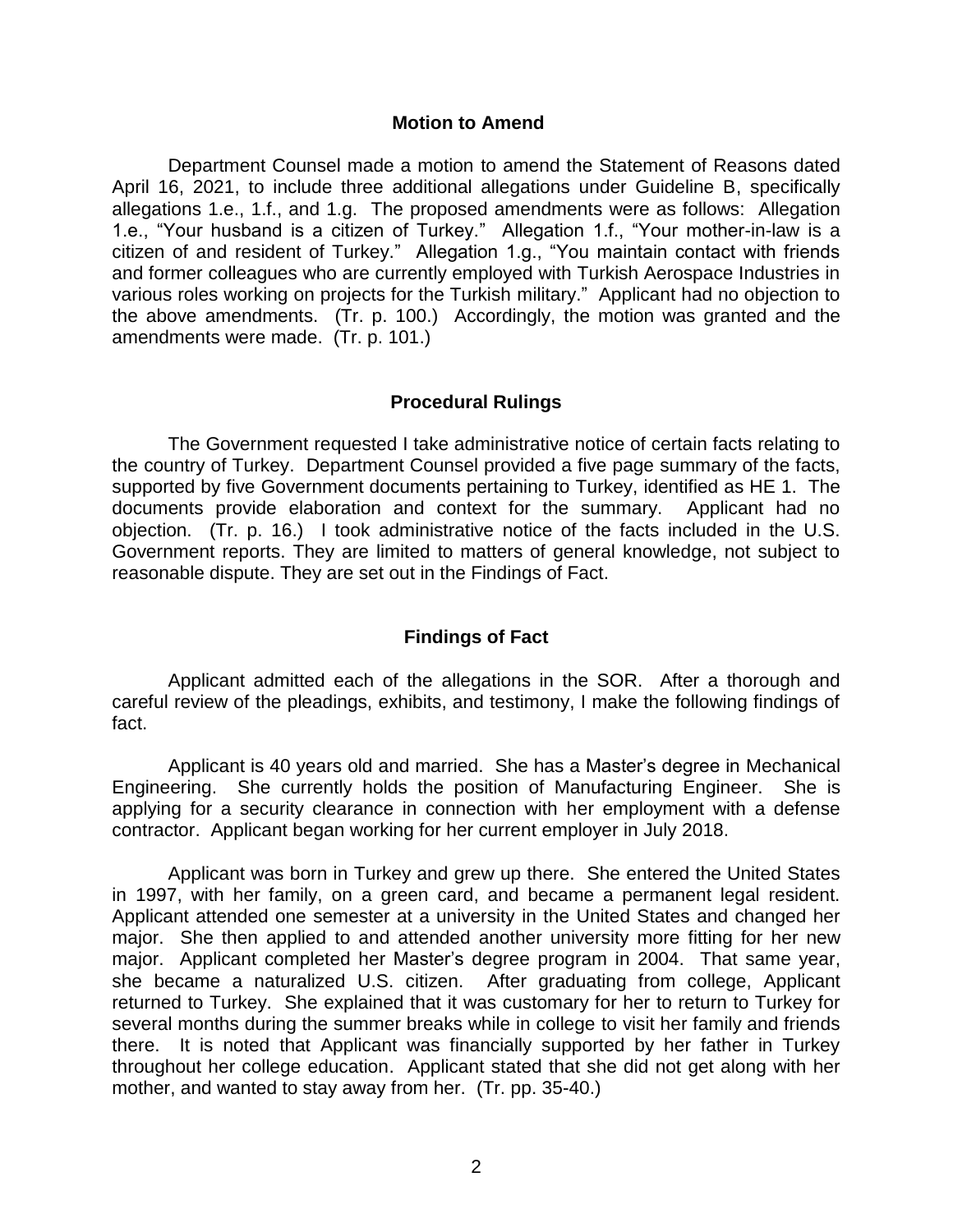From 2004 to 2009, Applicant worked off and on in the United States, and did not find a job that fulfilled her. She was laid off from her last job in the United States after two and a half years of employment. Due to parental pressures, concern about her father's health, and lack of employment, she chose to relocate back to Turkey in August 2009. (Tr. pp. 40-45, and Applicant's Answer to SOR.)

 Once in Turkey, Applicant established her roots there. In 2011, she married a Turkish man, who was a dentist. Applicant states that when she married him she wanted to relocate to the United States, but she never discussed the issue with him before they married. He had no interest in coming to the United States. They divorced in March 2017. (Tr. pp. 67-60.)

 From November 2009 to July 2018, Applicant worked for the Turkish Aerospace Industries (TAI), manufacturing and providing various forms of military aircraft, drones, unmanned surveillance and other aerospace equipment exclusively for the Turkish Government. Over the nine years she worked there, she advanced from a tool design engineer to a manufacturing engineer, and program leader, a position she enjoyed. While in Turkey, working for TAI, Applicant developed many engineering contacts and met employees who worked for her current employer in the U.S. Some of them had long-term contracts working for Applicant's current employer and were assigned to Turkey. Applicant established communications with these individuals while they were working in Turkey. Over time they became good friends and Applicant ultimately learned about her current job position in the U.S. from one of these individuals. (Tr. p.  $53.$ 

 53.) In 2018, Applicant, from Turkey, applied for the position with her current employer. She was interviewed over the telephone and hired. (Tr. p. 91.) Applicant moved to the United States in July 2018, and began working for her current employer. In 2019, she met her current husband, a Turkish national. They were married in November 2020. (Tr. p. 62.) He has an extension on his green card, and recently filed an application for a new green card based on his marriage to the Applicant. He is currently unemployed. (Tr. p. 64.)

 Applicant maintains contact with friends and former colleagues who are currently employed by the TAI in various roles working on projects with and for the Turkish military. (Tr. p. 102.)

 Applicant's has a number of family members who are citizens and residents of Turkey. These family members include Applicant's father, mother, husband, mother-in- law, and a cousin. Applicant's two brothers are dual-citizens of Turkey and the United States. Her older brother resides in the United States. He has a Ph.D in Mechanical Engineering, is a professor at a University here, and owns his own company. As a professor, he is involved in a rotational teaching program allowing him to travel to various universities within the United States to teach or conduct research. He has not traveled to Turkey for about eight or nine years. Applicant testified that she maintains regular contact with her older brother who resides in the United States. She speaks with him about twice a week. They discuss matters pertaining their parents health and well-being.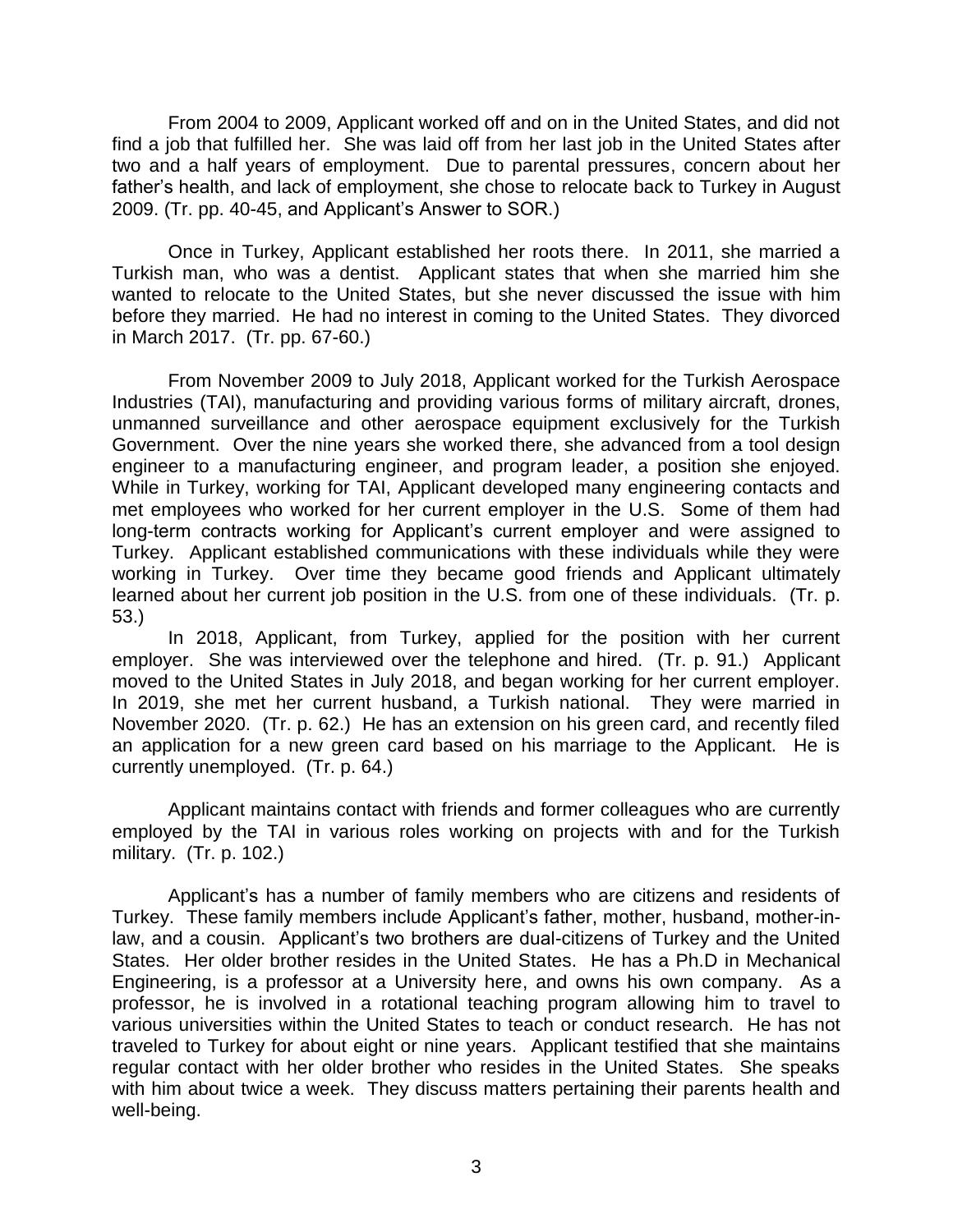as an infant. In 2014, he moved from Turkey to the U.S, to attend college. He has recently moved to Texas, and working for a company there. Applicant has not had any Applicant's younger brother was born in the United States, but returned to Turkey contact with him for several years.

 The evidence about her foreign connections was conflicting and mixed. Applicant stated that, "I hated living in Turkey, especially as a woman, so I was looking for ways out." (Tr. p. 50.) However, despite becoming a naturalized U.S. citizen, Applicant exercises Turkish residency. Applicant maintains a bank account in Turkey that has about \$200 U.S. dollars in it. She keeps this account open to help her mother if she needs money. She also does not want to ask her parents for money when she visits Turkey. Applicant voted in two elections in Turkey, including the most recent Presidential election that occurred in July 2018 because she did not like the President in Turkey. Applicant is also eligible to receive a pension from Turkey when she meets the age requirement. She believes it will amount to about \$300 a month when she is 50 years old. Applicant also has a valid Turkish passport and uses it in lieu of her U.S. passport to reenter Turkey for convenience purposes when she travels there. (Tr. p. 69.)

 In assessing the heightened risk created as a result of Applicant holding a security clearance, the Applicant's ties to a hostile country are important. However, to classified information. Under the particular facts of this case, I have taken administrative notice of the information provided concerning the Country of Turkey. Turkey is a constitutional republic with an executive presidential system and a unicameral 600 seat parliament (the Grand National Assembly). The U.S.-Turkey relationship dates back to 1831, when the Unites States established diplomatic relations with the Ottomar Empire. Over the years, the U.S. has been committed to emphasizing the importance of the Turkish government's adherence to policies and actions that build public trust in the country's democractic institutions and the rule of law, as well as upholding human rights commitments. In recent years, democracy in Turkey has continued to deteriorate. President Erdogan has ruled Turkey since 2003, and during that time has expanded his control over Turkey and its institutions. U.S. and European Union officials have expressed a number of concerns about authoritarian governance and erosion of rule of law and civil liberties in Turkey. Turkey is a member of the UN, NATO, and the Global Coalition to Defeat ISIS. However, due to Turkey's regional ambitions and a distrust of the United States, the growing authoritarianism of Turkey's leaders are complicating the bilateral relationship and make Turkey more willing to challenge U.S. regional goals. Besides Covid restrictions, travelers are to exercise increased caution due to terrorism and arbitrary detentions. There are high-threat locations for terrorism in Turkey directed at affecting official U.S. Government interests, western tourists and expatriates. Turkey is a source of transit for foreign terrorist fighters seeking to join ISIS and other terrorist groups fighting in Syria and Iraq. ISIS and ISIS offshoot organizations have a significant presence in northern Syria, and along portions of the Turkish/Syrian border. The Kurdistan People's Congress (also Kongra Gel, KGK; and Kurdistand Worker's Party, PKK) has been the most active terrorist organization in Turkey, targeting Turkish government facilities and infrastructure. even countries friendly to the United States have attempted to gain unauthorized access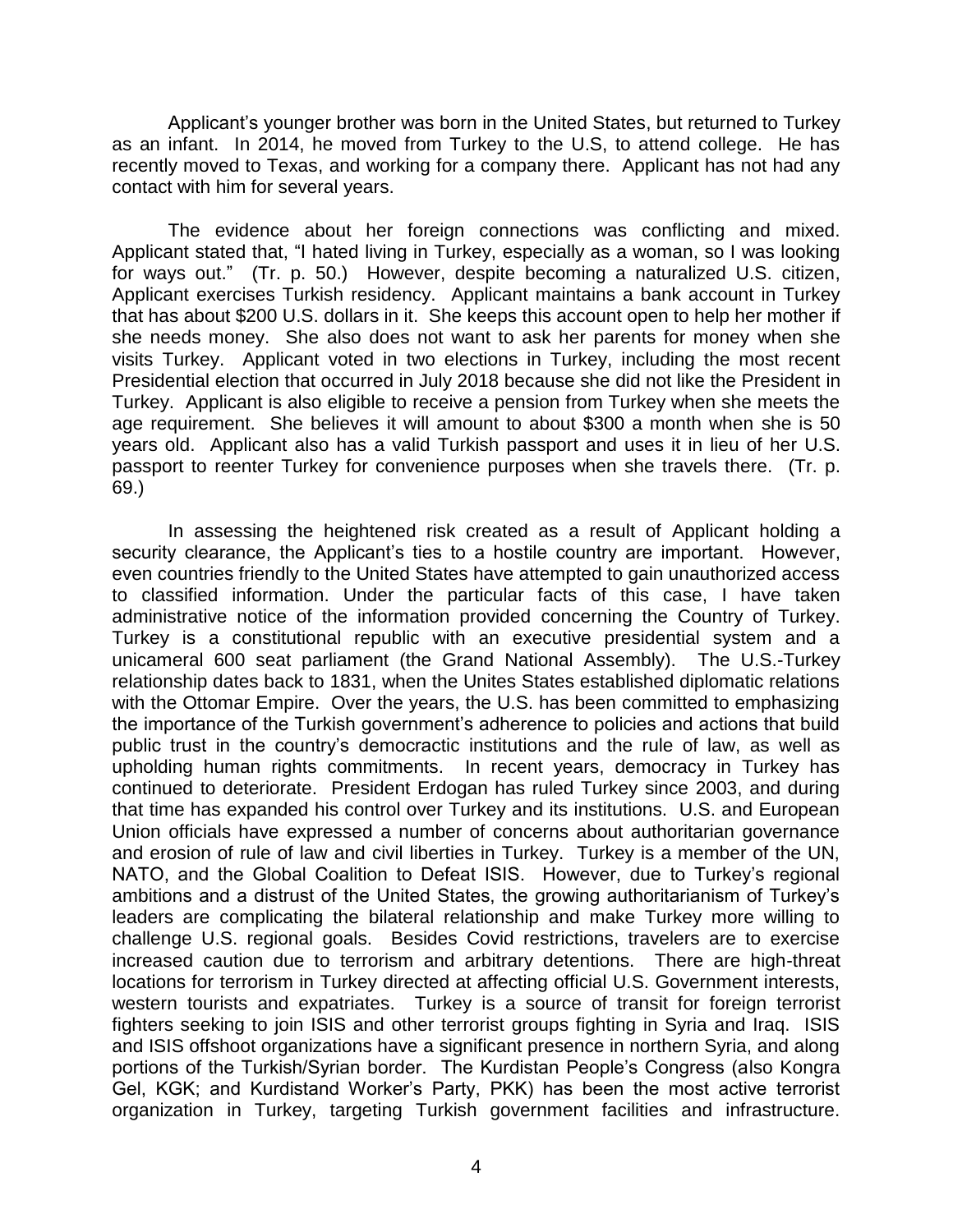Human Rights and fundamental freedoms violations and a compromised rule of law has resulted in many arbitrary killings, torture, detention of tens of thousands of persons elected officials, and employees of the U.S. Mission. There are severe restrictions on freedom of expression, threats and violence toward judicial independence, the press, unjustified arrests or criminal prosecutions for criticizing government policies or officials. including former opposition members of parliament, lawyers, journalists, foreign citizens, (HE-1.)

#### **Policies**

 When evaluating an applicant's suitability for a security clearance, the administrative judge must consider the adjudicative guidelines (AG). In addition to brief introductory explanations for each guideline, the adjudicative guidelines list potentially disqualifying conditions and mitigating conditions, which are to be used in evaluating an applicant's eligibility for access to classified information.

 These guidelines are not inflexible rules of law. Instead, recognizing the complexities of human behavior, administrative judges apply the guidelines in conjunction with the factors listed in AG ¶ 2 describing the adjudicative process. The commonsense decision. According to AG  $\P$  2(a), the entire process is a conscientious scrutiny of a number of variables known as the whole-person concept. The administrative judge must consider all available, reliable information about the person, administrative judge's overarching adjudicative goal is a fair, impartial, and past and present, favorable and unfavorable, in making a decision.

The protection of the national security is the paramount consideration. AG  $\P$  2(b) eligibility will be resolved in favor of national security." In reaching this decision, I have drawn only those conclusions that are reasonable, logical, and based on the evidence requires that "[a]ny doubt concerning personnel being considered for national security contained in the record.

 Under Directive ¶ E3.1.14, the Government must present evidence to establish controverted facts alleged in the SOR. Under Directive ¶ E3.1.15, the "applicant is responsible for presenting witnesses and other evidence to rebut, explain, extenuate, or mitigate facts admitted by the applicant or proven by Department Counsel, and has the ultimate burden of persuasion as to obtaining a favorable clearance decision."

 A person who applies for access to classified information seeks to enter into a fiduciary relationship with the Government predicated upon trust and confidence. This relationship transcends normal duty hours and endures throughout off-duty hours. The Government reposes a high degree of trust and confidence in individuals to whom it grants access to classified information. Decisions include, by necessity, consideration of the possible risk the applicant may deliberately or inadvertently fail to protect or safeguard classified information. Such decisions entail a certain degree of legally permissible extrapolation as to potential, rather than actual, risk of compromise of classified information.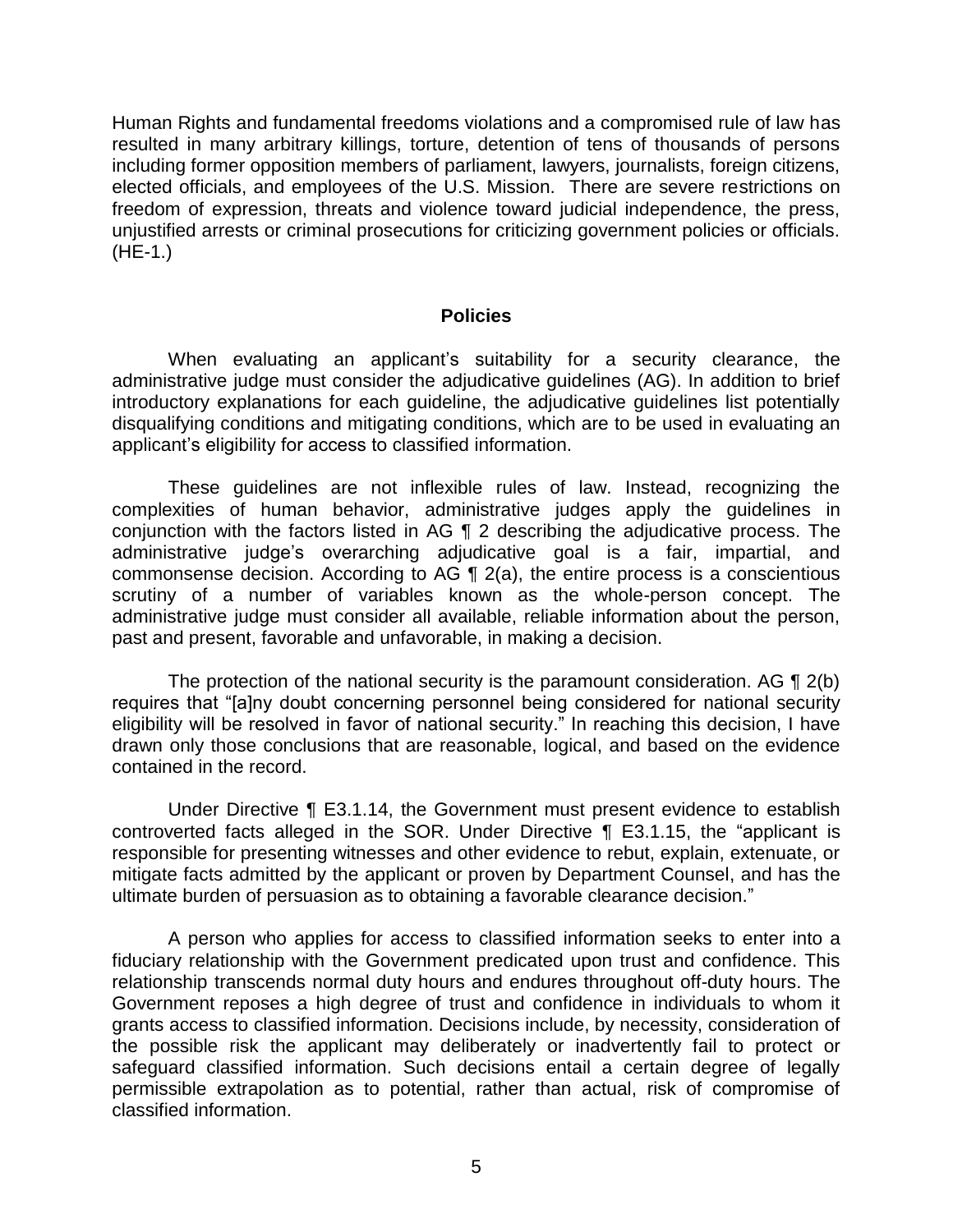Section 7 of Executive Order (EO) 10865 provides that adverse decisions shall be "in terms of the national interest and shall in no sense be a determination as to the loyalty of the applicant concerned." *See also* EO 12968, Section 3.1(b) (listing multiple prerequisites for access to classified or sensitive information).

#### **Analysis**

### **Guideline B, Foreign Influence**

 The security concern relating to the guideline for Foreign Influence is set out in AG ¶ 6:

Foreign contacts and interests, including, but not limited to, business, financial, and property interests, are a national security concern if they result in divided allegiance. They may also be a national security concern if they create circumstances in which the individual may be manipulated or induced to help a foreign person, group, organization, or government in a way inconsistent with U.S. interests or otherwise made vulnerable to pressure or coercion by any foreign interest. Assessment of foreign contacts and interests should consider the country in which the foreign contact or interest is located, including, but not limited to, considerations such as whether it is known to target U.S. citizens to obtain classified or sensitive information or is associated with a risk of terrorism.

 The guideline notes several conditions that could raise security concerns under AG  $\P$  7. Two are potentially applicable in this case:

(a) contact, regardless of method, with a foreign family member, business or professional associate, friend, or other person who is a citizen of or resident in a foreign country if that contact creates a heightened risk of foreign exploitation, inducement, manipulation, pressure, or coercion; and

 (b) connections to a foreign person, group, government, or country that create a potential conflict of interest between the individual's obligation to protect classified or sensitive information or technology and the individual's desire to help a foreign person, group, or country by providing that information or technology.

 husband, mother-on-law, and a cousin. She also has a number of professional colleagues and friends she has worked with whom she remains close to and are also citizens and residents of Turkey, or are dual citizens of both countries, like she is. Based upon the evidence presented, these close foreign contacts and unique relationships may pose a threat and negatively influence Applicant's decision making, impacting the interests and security of the United States. Applicant's contact with some Applicant's foreign contacts include her mother, father, two brothers, her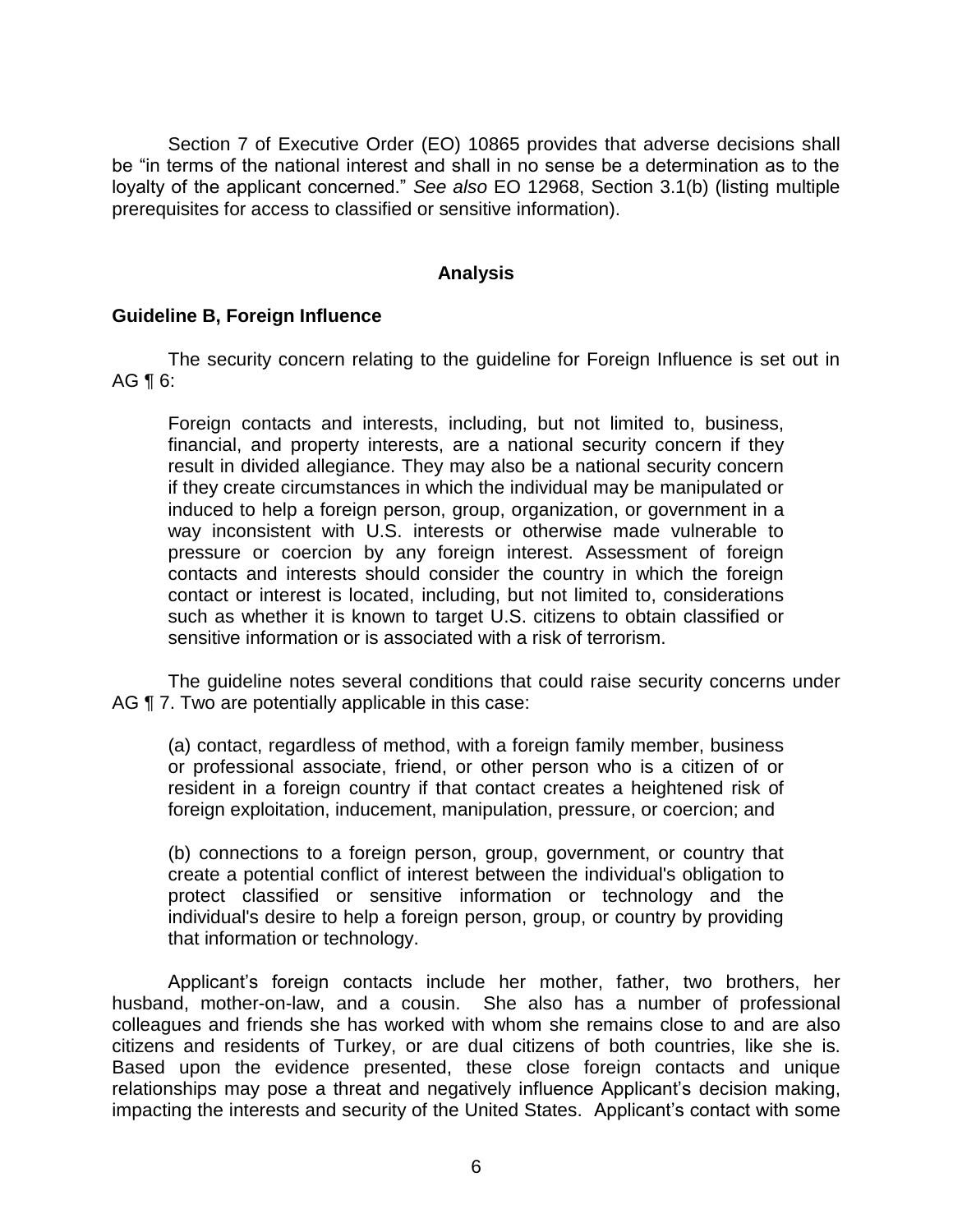of these individuals is regular and frequent, while with others it is casual, minimal, and not out of the ordinary. Her family members in Turkey pose no undue security risk. employees. There was no evidence presented that showed similar relationships she has established in the United States. Under the particular circumstances here, the risk- benefit analysis is applicable, and these contacts do pose a significant security risk to foreign person or government in a way that is inconsistent with the U.S. interests. However, most concerning is Applicant's contacts with the Turkish Aerospace the U.S. government. They may manipulate, induce, or influence the Applicant to help a

foreign person or government in a way that is inconsistent with the U.S. interests.<br>AG ¶ 8 provides conditions that could mitigate security concerns. I considered all of the mitigating conditions under AG ¶ 8 including:

(a) the nature of the relationships with foreign persons, the country in which these persons are located, or the positions or activities of those persons in that country are such that it is unlikely the individual will be placed in a position of having to choose between the interests of a foreign individual, group, organization, or government and the interests of the United States;

(b) there is no conflict of interest, either because the individual's sense of loyalty or obligation to the foreign person, or allegiance to the group, government, or country is so minimal, or the individual has such deep and longstanding relationships and loyalties in the United States, that the individual can be expected to resolve any conflict of interest in favor of the U.S. interest; and

 (c) contact or communication with foreign citizens is so casual and infrequent that there is little likelihood that it could create a risk for foreign influence or exploitation.

 aerospace associates and long-time friends in Turkey. The nature of the contacts, the positions, skills, and activities of these individuals, and the protected information Applicant may access could create a risk for foreign influence. These contacts can result in a situation that may create a divided allegiance. Applicant has shown no deep and longstanding relationship with or loyalties to the United States. Full mitigation under AG  $\P$  8(a), 8(b), and 8(c), has not been established. As discussed above, most concerning is Applicant's contacts with her foreign

### **Guideline C, Foreign Preference**

 The security concern relating to the guideline for Foreign Influence is set out in AG ¶ 9:

When an individual acts in such a way as to indicate a preference for a foreign country over the United States, then he may provide information or make decisions that are harmful to the interests of the United States. Foreign involvement raises concerns about an individual's judgement,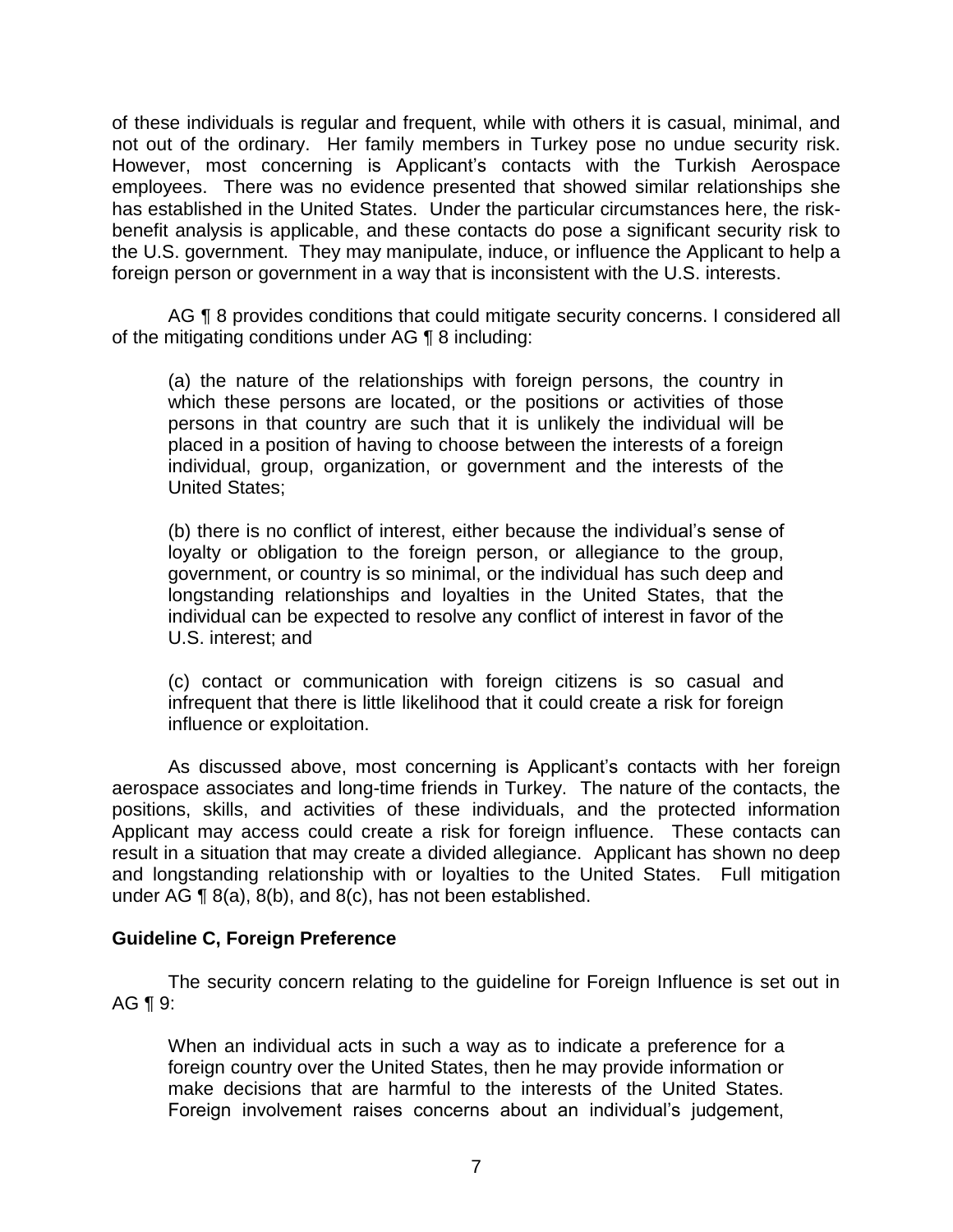reliability, and trustworthiness when it is in conflict with U.S. national interests or when the individual acts to conceal it. By itself: the fact that a U.S. citizen is also a citizen of another country is not disqualifying without an objective showing of such conflict or attempt at concealment. The same is true for a U.S. citizen's exercise of any right or privilege of foreign citizenship and any action to acquire or obtain recognition of a foreign citizenship.

 The guideline notes several conditions that could raise security concerns under AG ¶ 10. One is potentially applicable in this case:

(c) failure to use a U.S. passport when entering or exiting the U.S.

 Applicant maintains her Turkish passport for convenience purposes and uses it when she travels to Turkey. Although she is a naturalized U.S. citizen she continues to use privileges afforded exclusively to Turkish citizens.

AG  $\P$  11 provides conditions that could mitigate security concerns. I considered all of the mitigating conditions under AG ¶ 11 including:

(a) the foreign citizenship is not in conflict with U.S. national security interests; and

 (b) dual citizenship is based solely on parental citizenship or birth in a foreign country, and there is no evidence of foreign preference.

 Applicant's actions exhibit a strong foreign preference for the country of Turkey. She maintains a Turkish bank account, votes in their elections, is eligible for a pension in Turkey when she meets the age requirement, and maintains and uses her Turkish passport when she travels there, instead of using her U.S. passport. This is not an individual who shows loyalty to the U.S. or has made a commitment to break her ties from her permanent home of Turkey. In fact, she is quite immersed with what is going on in Turkey. Applicant has only been in the United States for a few years now, since 2018. She has no real assets here in the United States. She does not own a home, and there is no evidence of any other assets. The above mitigating condition is not applicable.

### **Whole-Person Concept**

 Under the whole-person concept, the administrative judge must evaluate an applicant's eligibility for a security clearance by considering the totality of the applicant's conduct and all relevant circumstances. The administrative judge should consider the nine adjudicative process factors listed at AG ¶ 2(d):

(1) the nature, extent, and seriousness of the conduct; (2) the circumstances surrounding the conduct, to include knowledgeable participation; (3) the frequency and recency of the conduct; (4) the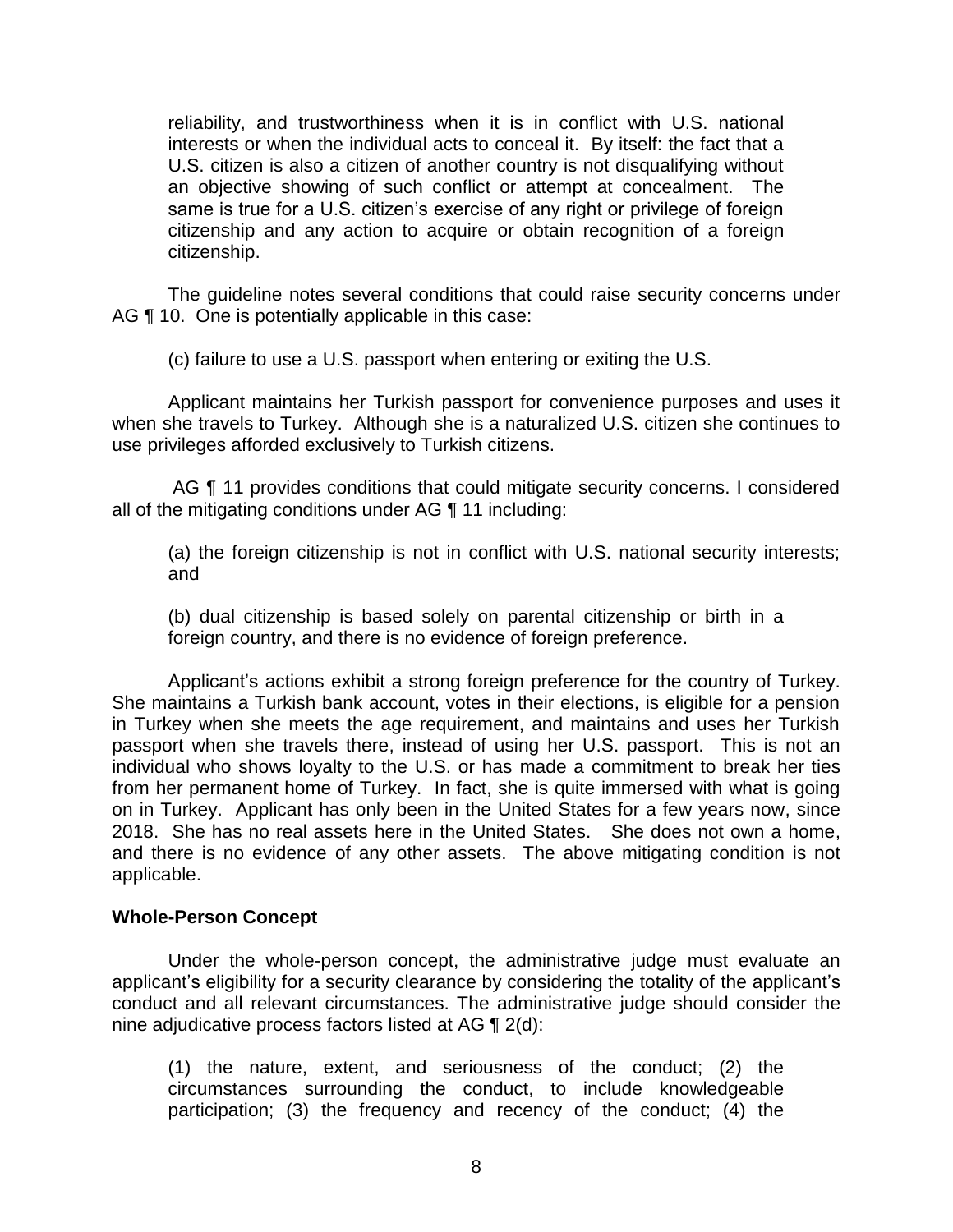individual's age and maturity at the time of the conduct; (5) the extent to which participation is voluntary; (6) the presence or absence of rehabilitation and other permanent behavioral changes; (7) the motivation for the conduct; (8) the potential for pressure, coercion, exploitation, or duress; and (9) the likelihood of continuation or recurrence.

Under AG ¶ 2(c), the ultimate determination of whether to grant eligibility for a security clearance must be an overall commonsense judgment based upon careful consideration of the guidelines and the whole-person concept.

 I considered the potentially disqualifying and mitigating conditions in light of all facts and circumstances surrounding this case. I have incorporated my comments under Guidelines B and C in my whole-person analysis. Some of the factors in AG ¶ 2(d) were addressed under those guidelines, but some warrant additional comment. Under the particular facts of this case, Applicant's Turkish connections pose a significant risk to the U.S. government, and she shows a strong foreign preference for Turkey.

 the U.S. government, and she shows a strong foreign preference for Turkey. Overall, the record evidence leaves me with questions or doubts as to Applicant's eligibility and suitability for a security clearance. For all these reasons, I conclude Applicant has failed to mitigate the Foreign Influence and Foreign Preference security concerns.

#### **Formal Findings**

 Formal findings for or against Applicant on the allegations set forth in the SOR, as required by ¶ E3.1.25 of the Directive, are:

| Paragraph 1, Guideline B:       | <b>AGAINST APPLICANT</b> |
|---------------------------------|--------------------------|
| Subparagraphs 1.a. through 1.c. | For Applicant            |
| Subparagraphs 1.d. through 1.g  | <b>Against Applicant</b> |
| Paragraph 2, Guideline C:       | <b>AGAINST APPLICANT</b> |
| Subparagraph 2.a: through 2.b.  | <b>Against Applicant</b> |